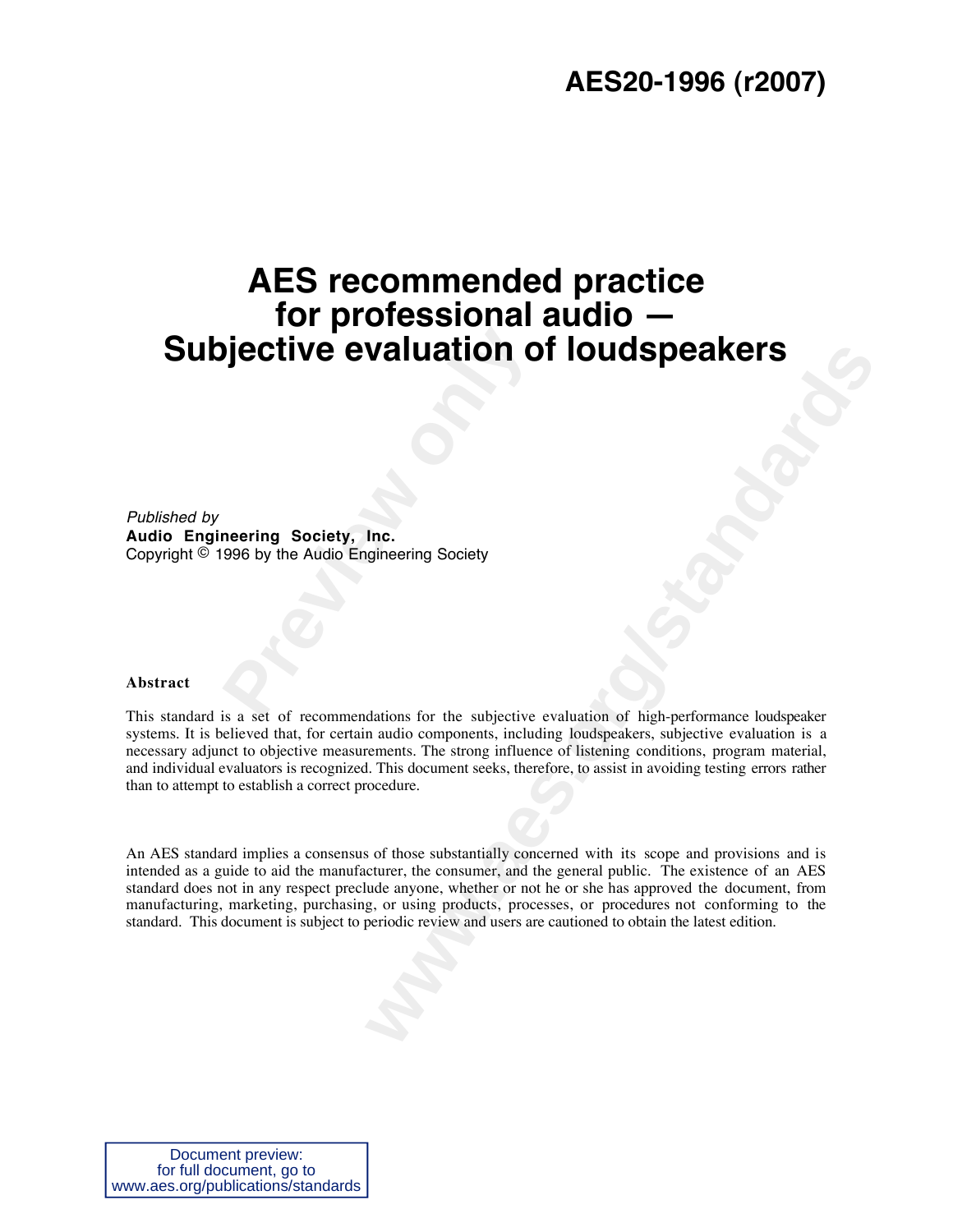## **Contents**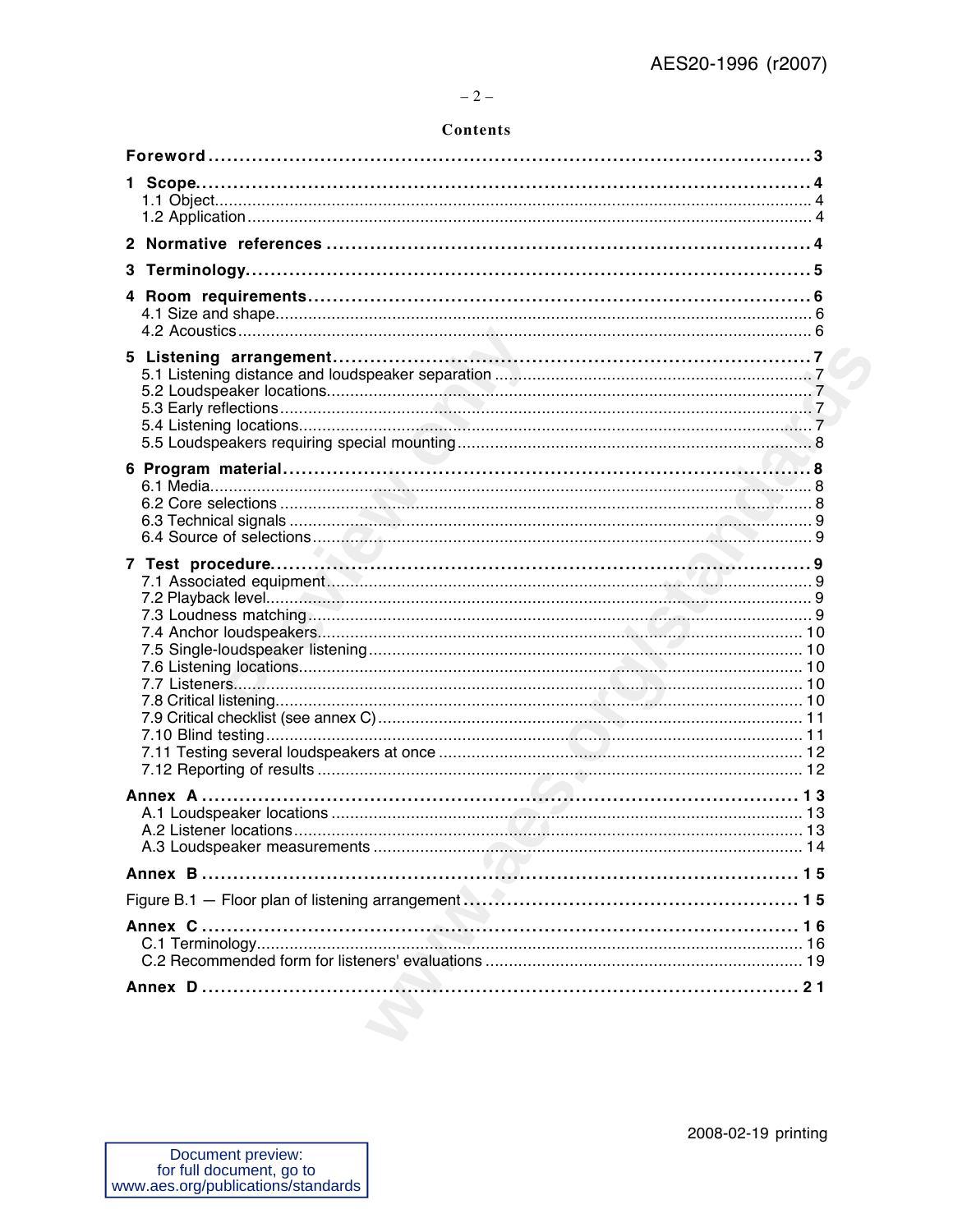## – 3 –

## **Foreword**

[This foreword is not a part of *AES recommended practice for professional audio — Subjective evaluation of loudspeakers,* AES20-1996.]

The scope of this document identifies its application for "loudspeakers in domestic listening environments and in professional environments of similar acoustics." However, there are several levels of interest in subjective assessments of these loudspeakers, and it is in this diversity that there is a lack of focus. At one extreme are the experimenters who probe the limits of human perception and measurement capability. These researchers constantly push the state of the art in experimental and statistical procedures. Their needs are so variable, however, that it is unlikely that any standard could be adequately embracing. Closer to the mainstream are some consumer-product testing groups who seek a standardized approach to follow and to point to in any challenge of their findings. At the opposite extreme are persons, including some product reviewers, who depend on their perceptual insights to transcend experimental controls, hearing imperfections, and room acoustics.

However, the vast majority of listening tests are motivated by immediate needs and are performed in spite of limited facilities and significant financial and time constraints. Intentions are good, but all too often the results contain biases or errors. Such errors may be serious when they cause a manufacturer to launch a new product, only to have it falter in the marketplace, or when biased opinions reach the public through a product review in a magazine.

In the evaluation of loudspeakers, the science of listening tests has made considerable progress. There are definite signs of order, and certain generalizations about loudspeaker performance seem to be safe, but listening rooms remain a significant factor in what is heard by listeners, and important aspects of sound quality and stereo imaging will, with certainty, relate only to the specific circumstances of the test. In such situations, experimental blinds and statistical analyses cannot substantially improve the utility or meaning of the results.

is unlikely that any standard could be adequately euct testing groups who seek a standardized approach At the opposite extreme are persons, including so thts to transcend experimental controls, hearing impast majority of l seck as standardized approach to follow and to point to in any challenge of the care persons, including some product reviewers, who depend their mental controls, hearing imperfections, and room acoustics.<br>In each controls, For these reasons, the working group decided to focus its efforts on the areas where the largest problems exist and the most substantial improvements can be anticipated. Mainly, these relate to the room, the program material, and the basic test procedure. The initial objective, therefore, has been not to develop a rigid standard, in the conventional sense, but to issue a set of procedures and guidelines by which persons conducting listening tests can assess the circumstances of their tests with a view to detecting sources of obvious bias or error.

The writing group consisted of Peter Aczel, Paul Barton, Søren Bech, Marshall D. Buck, David L. Clark, Laurence R. Fincham, M. Raymond Jason, D. B. Keele, Jr., Peter W. Mitchell, David Moulton, Thomas A. Nousaine, Sean E. Olive, Daniel Queen, and Floyd E. Toole.

David L. Clark, Chairman Floyd E. Toole, Vice-chairman AESSC WG-07 Working Group on Listening Tests September 1994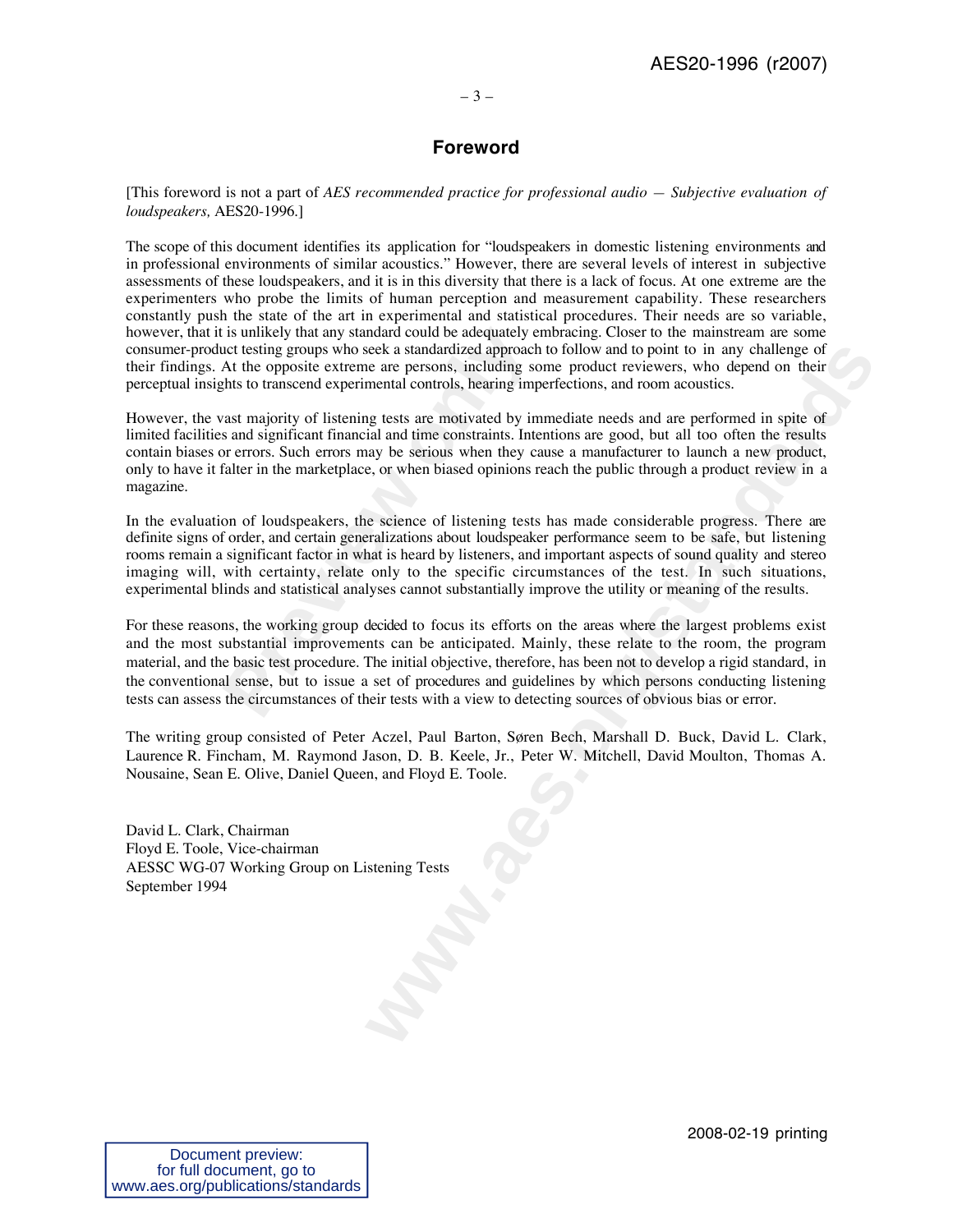# **AES recommended practice for professional audio — Subjective evaluation of loudspeakers**

## **1 Scope**

**PREVIATE:**<br>
dations of this document apply to the subjective evaluatening environments and in professional ons apply most directly to user-installed free-star<br>
and equalized professional monitors;<br>
used at very short list **Example 18 CONSTRANGES**<br> **Examply to the subjective evaluation of sound reproduction of loudspeakers**<br> **We substandard in professional environments of similar acoustics. The<br>
propose is and in professional environments of** The recommendations of this document apply to the subjective evaluation of sound reproduction of loudspeakers in domestic listening environments and in professional environments of similar acoustics. The recommendations apply most directly to user-installed free-standing and in-wall loudspeakers. Specifically excluded are

1) custom-built and equalized professional monitors;

2) loudspeakers used at very short listening distances;

3) loudspeakers for computer workstations.

For broadcast monitoring applications, attention is drawn to ITU and EBU standards documents.

## **1.1 Object**

This document gives recommendations for test procedures, data acquisition and analysis, and interpretations of subjective evaluations of reproduced sound. Consideration is given to tests designed to reveal the presence of differences between devices under test, as well as tests intended to yield subjectively scaled ratings according to any of several possible criteria.

The recommendations include practical measurements and experimental procedures by which the subjective influences of certain physical, psychological, and experimental variables can be identified, isolated, and controlled. The objective is to minimize or control the biases and variations in listeners' judgments that are attributable to factors other than the devices under test.

## **1.2 Application**

This standard applies to the evaluation of high-performance loudspeakers by loudspeaker manufacturers, professional users, product testing organizations, and consumers.

## **2 Normative references**

The following standards contain provisions which, through reference in this text, constitute provisions of this document. At the time of publication, the editions indicated were valid. All standards are subject to revision, and parties to agreements based on this document are encouraged to investigate the possibility of applying the most recent editions of the indicated standards.

*IEC 268-3,* Sound system equipment — Part 3: Amplifiers*. Geneva, Switzerland: International Electrotechnical Commission, 1988.*

2008-02-19 printing

| Document preview:                  |
|------------------------------------|
| for full document, go to           |
| www.aes.org/publications/standards |